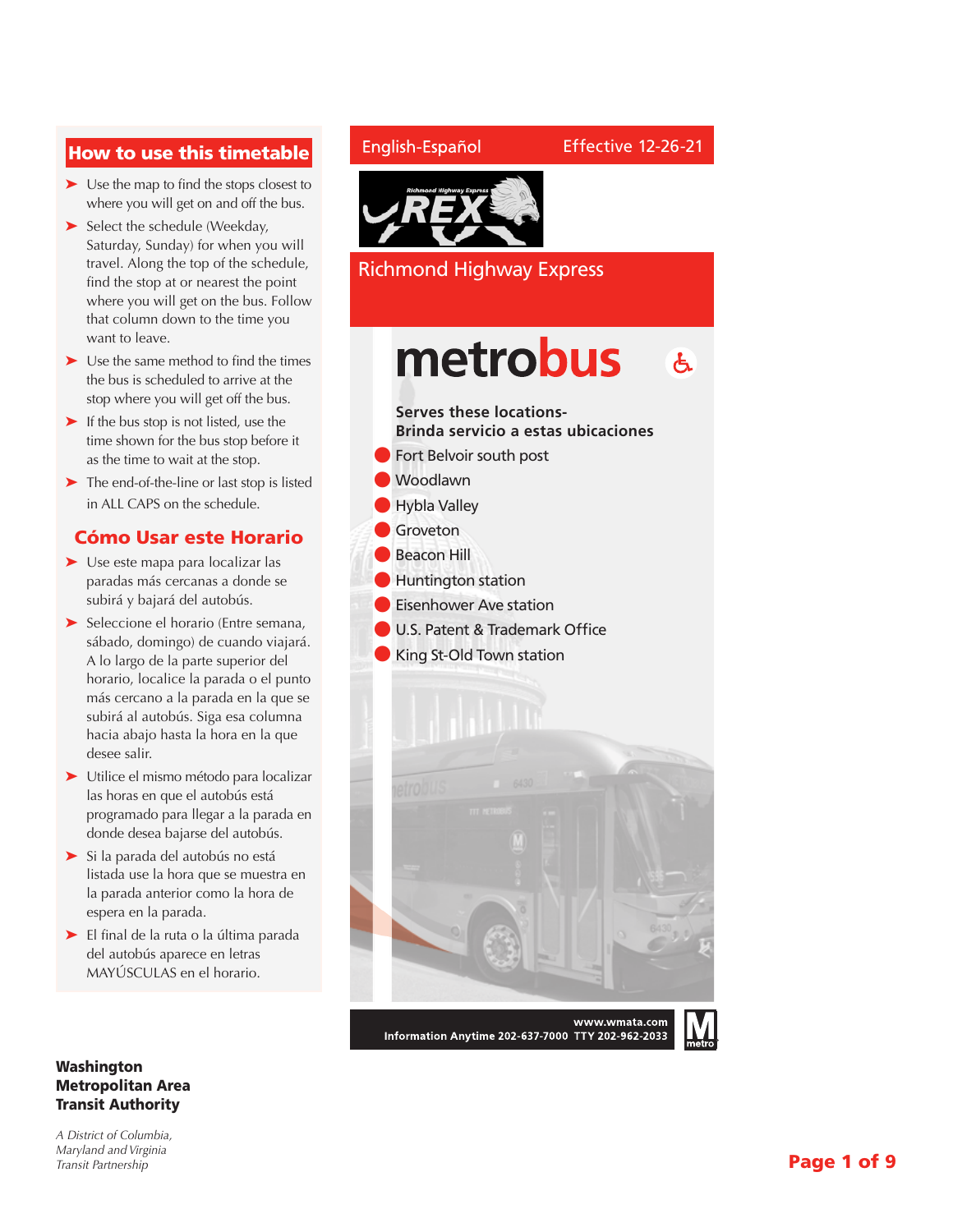

## **Effective Sunday, December 26, 2021 A partir del domingo, 26 de diciembre de 2021**



Page 2 of 9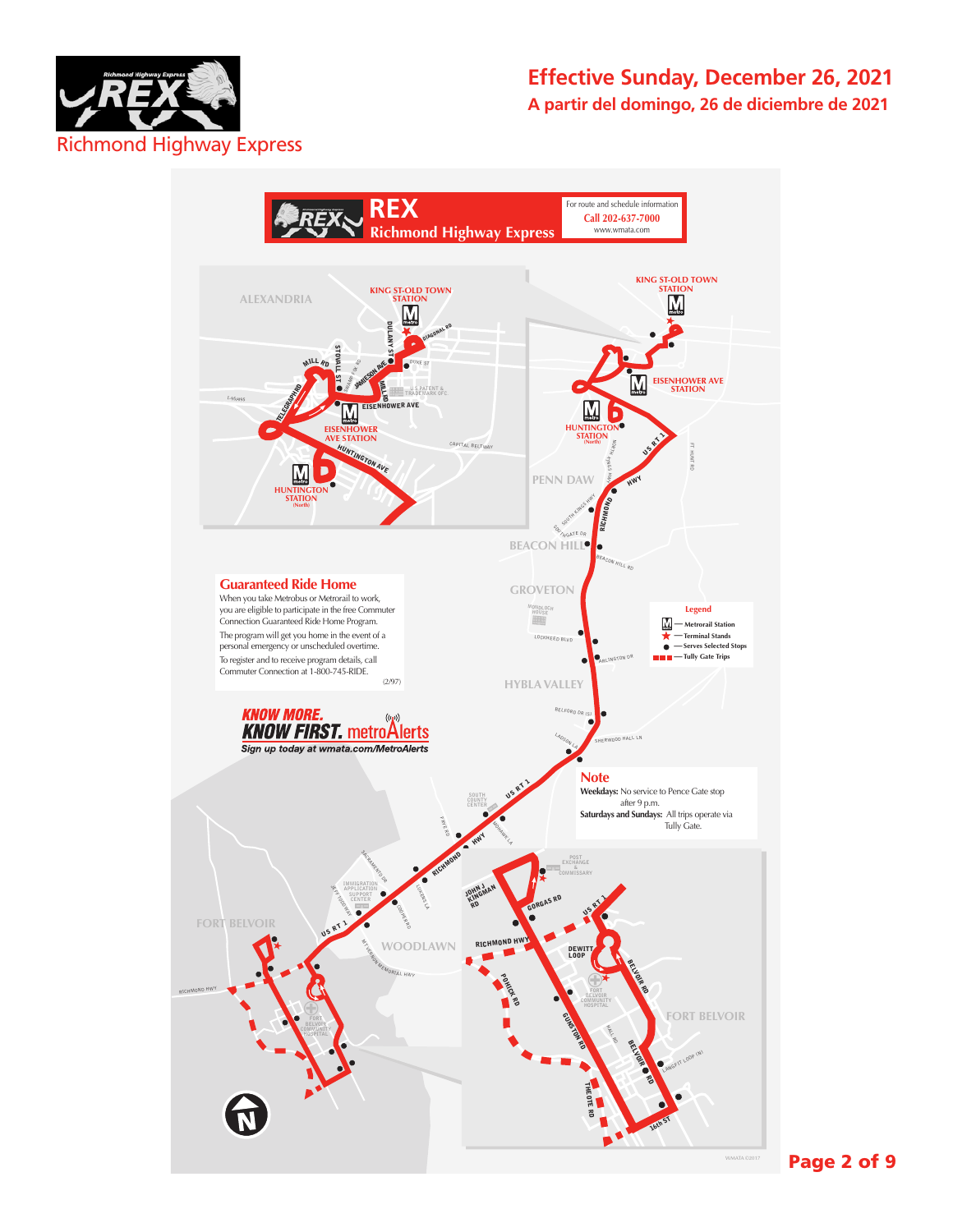



### $M$ onday thru Friday —  **Northbound To King St-Old Town station**

|                 | monuay                                                                          |                                                      | unu mud                                                       |                                                               |               |                                                           | Lunes a viernes                                                     |                                                                           |                                                   |
|-----------------|---------------------------------------------------------------------------------|------------------------------------------------------|---------------------------------------------------------------|---------------------------------------------------------------|---------------|-----------------------------------------------------------|---------------------------------------------------------------------|---------------------------------------------------------------------------|---------------------------------------------------|
| Route<br>Number | Post<br><b>Exchange</b><br>(PX)<br>&<br>Commis-<br>ary (Fort<br><b>Belvoir)</b> | Fort<br><b>Belvoir</b><br>Com-<br>munity<br>Hospital | Richmond<br>Hwy. &<br>Mt. Vernon Richmond<br>Memorial<br>Hwy. | Hwy. &<br>Ladson La.<br><b>AM Service — Servicio matutino</b> | Hwy. &<br>Dr. | Richmond Richmond<br>Hwy. &<br>Arlington Southgate<br>Dr. | Huntington<br>Ave. &<br>Metroview & Swamp<br>Pkwy.<br>- North)<br>М | Eisen-<br>hower Ave.<br>Fox Rd.<br>(Huntington (Eisenhow-<br>er Ave)<br>M | <b>KING ST-</b><br><b>OLD</b><br><b>TOWN</b><br>M |
| <b>REX/</b>     | L,                                                                              | $\overline{a}$                                       | 5:02                                                          | 5:10                                                          | 5:13          | 5:17                                                      | 5:26                                                                | 5:29                                                                      | 5:34                                              |
| <b>REX</b>      | 5:05                                                                            | 5:17                                                 | 5:22                                                          |                                                               | 5:33          | 5:37                                                      | 5:46                                                                |                                                                           | 5:54                                              |
|                 |                                                                                 |                                                      |                                                               | 5:30                                                          |               |                                                           |                                                                     | 5:49                                                                      |                                                   |
| <b>REX</b>      | 5:20                                                                            | 5:32                                                 | 5:37                                                          | 5:45                                                          | 5:48          | 5:52                                                      | 6:01                                                                | 6:04                                                                      | 6:09                                              |
| <b>REX</b>      | 5:35                                                                            | 5:47                                                 | 5:52                                                          | 6:00                                                          | 6:03          | 6:07                                                      | 6:16                                                                | 6:19                                                                      | 6:24                                              |
| <b>REX</b>      | 5:50                                                                            | 6:02                                                 | 6:07                                                          | 6:15                                                          | 6:18          | 6:22                                                      | 6:31                                                                | 6:34                                                                      | 6:39                                              |
| <b>REX</b>      | 6:05                                                                            | 6:18                                                 | 6:23                                                          | 6:32                                                          | 6:36          | 6:40                                                      | 6:50                                                                | 6:53                                                                      | 6:58                                              |
| <b>REX</b>      | 6:20                                                                            | 6:33                                                 | 6:38                                                          | 6:47                                                          | 6:51          | 6:55                                                      | 7:05                                                                | 7:08                                                                      | 7:13                                              |
| <b>REX</b>      | 6:35                                                                            | 6:48                                                 | 6:53                                                          | 7:04                                                          | 7:08          | 7:13                                                      | 7:24                                                                | 7:28                                                                      | 7:34                                              |
| <b>REX</b>      | 6:50                                                                            | 7:03                                                 | 7:08                                                          | 7:19                                                          | 7:23          | 7:28                                                      | 7:39                                                                | 7:43                                                                      | 7:49                                              |
| <b>REX</b>      |                                                                                 |                                                      | 7:23                                                          |                                                               |               |                                                           |                                                                     |                                                                           |                                                   |
|                 | 7:05                                                                            | 7:18                                                 |                                                               | 7:34                                                          | 7:38          | 7:43                                                      | 7:54                                                                | 7:58                                                                      | 8:04                                              |
| <b>REX</b>      | 7:20                                                                            | 7:33                                                 | 7:38                                                          | 7:48                                                          | 7:52          | 7:56                                                      | 8:06                                                                | 8:11                                                                      | 8:16                                              |
| <b>REX</b>      | 7:35                                                                            | 7:48                                                 | 7:53                                                          | 8:03                                                          | 8:07          | 8:11                                                      | 8:21                                                                | 8:26                                                                      | 8:31                                              |
| <b>REX</b>      | 7:50                                                                            | 8:03                                                 | 8:08                                                          | 8:19                                                          | 8:23          | 8:28                                                      | 8:39                                                                | 8:43                                                                      | 8:49                                              |
| <b>REX</b>      | 8:05                                                                            | 8:18                                                 | 8:23                                                          | 8:33                                                          | 8:37          | 8:41                                                      | 8:51                                                                | 8:56                                                                      | 9:01                                              |
| <b>REX</b>      | 8:20                                                                            | 8:33                                                 | 8:38                                                          | 8:49                                                          | 8:54          | 8:58                                                      | 9:07                                                                | 9:10                                                                      | 9:15                                              |
| <b>REX</b>      | 8:35                                                                            | 8:48                                                 | 8:53                                                          | 9:04                                                          | 9:09          | 9:13                                                      | 9:22                                                                | 9:25                                                                      | 9:30                                              |
| <b>REX</b>      | 8:55                                                                            | 9:08                                                 | 9:13                                                          | 9:23                                                          | 9:27          | 9:31                                                      | 9:41                                                                | 9:46                                                                      | 9:51                                              |
| <b>REX</b>      | 9:15                                                                            | 9:28                                                 | 9:33                                                          | 9:44                                                          | 9:49          | 9:53                                                      | 10:02                                                               | 10:05                                                                     | 10:10                                             |
| <b>REX</b>      | 9:35                                                                            |                                                      | 9:53                                                          |                                                               |               |                                                           |                                                                     |                                                                           |                                                   |
|                 |                                                                                 | 9:48                                                 |                                                               | 10:04                                                         | 10:09         | 10:13                                                     | 10:22                                                               | 10:25                                                                     | 10:30                                             |
| <b>REX</b>      | 9:55                                                                            | 10:08                                                | 10:13                                                         | 10:24                                                         | 10:29         | 10:33                                                     | 10:42                                                               | 10:45                                                                     | 10:50                                             |
| <b>REX</b>      | 10:15                                                                           | 10:28                                                | 10:33                                                         | 10:44                                                         | 10:49         | 10:53                                                     | 11:02                                                               | 11:05                                                                     | 11:10                                             |
| <b>REX</b>      | 10:35                                                                           | 10:48                                                | 10:53                                                         | 11:04                                                         | 11:09         | 11:13                                                     | 11:22                                                               | 11:25                                                                     | 11:30                                             |
| <b>REX</b>      | 10:55                                                                           | 11:08                                                | 11:13                                                         | 11:24                                                         | 11:29         | 11:33                                                     | 11:42                                                               | 11:45                                                                     | 11:50                                             |
| <b>REX</b>      | 11:15                                                                           | 11:28                                                | 11:33                                                         | 11:44                                                         | 11:49         | 11:53                                                     | 12:02                                                               | 12:05                                                                     | 12:10                                             |
| <b>REX</b>      | 11:35                                                                           | 11:48                                                | 11:53                                                         | 12:04                                                         | 12:09         | 12:13                                                     | 12:22                                                               | 12:25                                                                     | 12:30                                             |
| <b>REX</b>      | 11:55                                                                           | 12:08                                                | 12:13                                                         | 12:24                                                         | 12:29         | 12:33                                                     | 12:42                                                               | 12:45                                                                     | 12:50                                             |
|                 |                                                                                 |                                                      |                                                               | <b>PM Service - Servicio vespertino</b>                       |               |                                                           |                                                                     |                                                                           |                                                   |
| <b>REX</b>      | 12:15                                                                           | 12:28                                                | 12:33                                                         | 12:44                                                         | 12:49         | 12:53                                                     | 1:02                                                                | 1:05                                                                      | 1:10                                              |
|                 |                                                                                 |                                                      |                                                               |                                                               |               |                                                           |                                                                     |                                                                           |                                                   |
| <b>REX</b>      | 12:35                                                                           | 12:48                                                | 12:53                                                         | 1:04                                                          | 1:09          | 1:13                                                      | 1:22                                                                | 1:25                                                                      | 1:30                                              |
| <b>REX</b>      | 12:55                                                                           | 1:08                                                 | 1:13                                                          | 1:24                                                          | 1:29          | 1:33                                                      | 1:42                                                                | 1:45                                                                      | 1:50                                              |
| <b>REX</b>      | 1:15                                                                            | 1:28                                                 | 1:34                                                          | 1:45                                                          | 1:50          | 1:54                                                      | 2:04                                                                | 2:08                                                                      | 2:13                                              |
| <b>REX</b>      | 1:35                                                                            | 1:48                                                 | 1:54                                                          | 2:05                                                          | 2:10          | 2:14                                                      | 2:24                                                                | 2:28                                                                      | 2:33                                              |
| <b>REX</b>      | 1:55                                                                            | 2:08                                                 | 2:14                                                          | 2:25                                                          | 2:30          | 2:34                                                      | 2:44                                                                | 2:48                                                                      | 2:53                                              |
| <b>REX</b>      | 2:15                                                                            | 2:29                                                 | 2:34                                                          | 2:46                                                          | 2:52          | 2:57                                                      | 3:09                                                                | 3:14                                                                      | 3:19                                              |
| <b>REX</b>      | 2:35                                                                            | 2:49                                                 | 2:54                                                          | 3:06                                                          | 3:12          | 3:17                                                      | 3:29                                                                | 3:34                                                                      | 3:39                                              |
| <b>REX</b>      | 2:55                                                                            | 3:09                                                 | 3:14                                                          | 3:26                                                          | 3:32          | 3:37                                                      | 3:49                                                                | 3:54                                                                      | 3:59                                              |
| <b>REX</b>      | 3:15                                                                            | 3:29                                                 | 3:34                                                          | 3:46                                                          | 3:52          | 3:57                                                      | 4:09                                                                | 4:14                                                                      | 4:19                                              |
| <b>REX</b>      |                                                                                 |                                                      | 3:49                                                          |                                                               |               |                                                           |                                                                     |                                                                           | 4:34                                              |
|                 | 3:30                                                                            | 3:44                                                 |                                                               | 4:01                                                          | 4:07          | 4:12                                                      | 4:24                                                                | 4:29                                                                      |                                                   |
| <b>REX</b>      | 3:45                                                                            | 3:59                                                 | 4:04                                                          | 4:16                                                          | 4:22          | 4:27                                                      | 4:39                                                                | 4:44                                                                      | 4:49                                              |
| <b>REX</b>      | 4:00                                                                            | 4:14                                                 | 4:19                                                          | 4:31                                                          | 4:37          | 4:42                                                      | 4:54                                                                | 4:59                                                                      | 5:04                                              |
| <b>REX</b>      | 4:15                                                                            | 4:29                                                 | 4:34                                                          | 4:46                                                          | 4:52          | 4:57                                                      | 5:09                                                                | 5:14                                                                      | 5:19                                              |
| <b>REX</b>      | 4:30                                                                            | 4:44                                                 | 4:49                                                          | 5:01                                                          | 5:07          | 5:12                                                      | 5:24                                                                | 5:29                                                                      | 5:34                                              |
| <b>REX</b>      | 4:45                                                                            | 4:59                                                 | 5:04                                                          | 5:16                                                          | 5:22          | 5:27                                                      | 5:39                                                                | 5:44                                                                      | 5:49                                              |
| <b>REX</b>      | 5:00                                                                            | 5:14                                                 | 5:19                                                          | 5:31                                                          | 5:37          | 5:42                                                      | 5:54                                                                | 5:59                                                                      | 6:04                                              |
| <b>REX</b>      | 5:15                                                                            | 5:29                                                 | 5:34                                                          | 5:46                                                          | 5:52          | 5:57                                                      | 6:09                                                                | 6:14                                                                      | 6:19                                              |
| <b>REX</b>      | 5:30                                                                            | 5:44                                                 | 5:49                                                          | 6:01                                                          | 6:07          | 6:12                                                      | 6:24                                                                | 6:29                                                                      | 6:34                                              |
| <b>REX</b>      | 5:45                                                                            | 5:59                                                 | 6:04                                                          | 6:16                                                          | 6:22          | 6:27                                                      | 6:39                                                                | 6:44                                                                      | 6:49                                              |
| <b>REX</b>      | 6:00                                                                            | 6:14                                                 | 6:19                                                          | 6:31                                                          | 6:37          | 6:42                                                      | 6:54                                                                | 6:59                                                                      | 7:04                                              |
| <b>REX</b>      | 6:15                                                                            |                                                      |                                                               |                                                               |               |                                                           |                                                                     |                                                                           |                                                   |
|                 |                                                                                 | 6:28                                                 | 6:33                                                          | 6:43                                                          | 6:48          | 6:53                                                      | 7:04                                                                | 7:08                                                                      | 7:13                                              |
| <b>REX</b>      | 6:35                                                                            | 6:48                                                 | 6:53                                                          | 7:03                                                          | 7:08          | 7:13                                                      | 7:24                                                                | 7:28                                                                      | 7:33                                              |
| <b>REX</b>      | 6:55                                                                            | 7:08                                                 | 7:13                                                          | 7:22                                                          | 7:27          | 7:31                                                      | 7:42                                                                | 7:46                                                                      | 7:51                                              |
| <b>REX</b>      | 7:15                                                                            | 7:28                                                 | 7:33                                                          | 7:42                                                          | 7:47          | 7:51                                                      | 8:02                                                                | 8:06                                                                      | 8:11                                              |
| <b>REX</b>      | 7:35                                                                            | 7:48                                                 | 7:53                                                          | 8:02                                                          | 8:07          | 8:11                                                      | 8:22                                                                | 8:26                                                                      | 8:31                                              |
| <b>REX</b>      | 7:55                                                                            | 8:08                                                 | 8:13                                                          | 8:22                                                          | 8:27          | 8:31                                                      | 8:42                                                                | 8:46                                                                      | 8:51                                              |
| <b>REX</b>      | 8:25                                                                            | 8:38                                                 | 8:43                                                          | 8:52                                                          | 8:57          | 9:01                                                      | 9:12                                                                | 9:16                                                                      | 9:21                                              |
| <b>REX</b>      | 8:55                                                                            | 9:08                                                 | 9:13                                                          | 9:22                                                          | 9:27          | 9:31                                                      | 9:42                                                                | 9:46                                                                      | 9:51                                              |
| <b>REX</b>      | a.                                                                              | 9:30                                                 | 9:43                                                          | 9:51                                                          | 9:55          | 9:59                                                      | 10:07                                                               | 10:10                                                                     | 10:14                                             |
|                 | ÷,                                                                              |                                                      |                                                               |                                                               |               |                                                           |                                                                     |                                                                           |                                                   |
| <b>REX</b>      |                                                                                 | 10:00                                                | 10:13                                                         | 10:21                                                         | 10:25         | 10:29                                                     | 10:37                                                               | 10:40                                                                     | 10:44                                             |
| <b>REX</b>      | $\frac{1}{2}$                                                                   | 10:30                                                | 10:43                                                         | 10:51                                                         | 10:55         | 10:59                                                     | 11:07                                                               | 11:10                                                                     | 11:14                                             |
| <b>REX</b>      | $\overline{\phantom{a}}$                                                        | 10:55                                                | 11:08                                                         | 11:16                                                         | 11:20         | 11:24                                                     | 11:32                                                               | 11:35                                                                     | 11:39                                             |

Page 3 of 9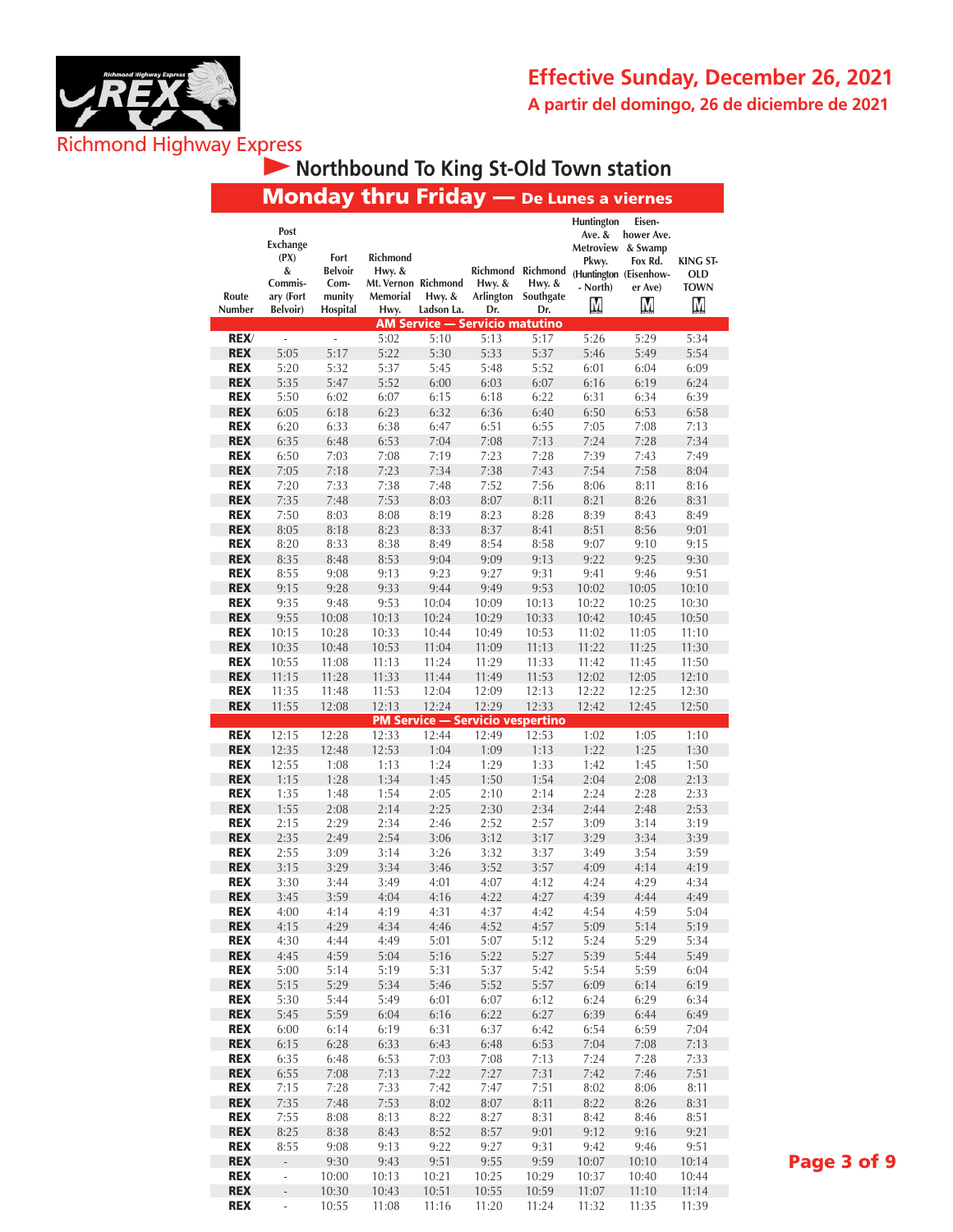

# **Southbound To Fort Belvoir**

| Route<br>Number | King St-<br>Old Town<br>М | Eisenhow-<br>er Ave. &<br>Stovall St.<br>(Eisenhow-<br>er Ave)<br>М | Hunting-<br>ton Ave. &<br>Hun-<br>tington<br>(North)<br>М | Hwy. &<br>Southgate<br>Dr.              | Richmond Richmond<br>Hwy. $&$<br>Arlington<br>Dr. | Richmond<br>Hwy. &<br>Ladson La. | Richmond<br>Hwy. &<br><b>Jeff Todd</b><br>Way | <b>FORT</b><br><b>BELVOIR</b><br>Com-<br>munity<br>Hospital | Post<br><b>Exchange</b><br>(PX)<br>&<br>Commis-<br>ary (FORT<br><b>BELVOIR)</b> |
|-----------------|---------------------------|---------------------------------------------------------------------|-----------------------------------------------------------|-----------------------------------------|---------------------------------------------------|----------------------------------|-----------------------------------------------|-------------------------------------------------------------|---------------------------------------------------------------------------------|
|                 |                           |                                                                     |                                                           | AM Service — Servicio matutino          |                                                   |                                  |                                               |                                                             |                                                                                 |
| <b>REX</b>      | 5:30                      | 5:36                                                                | 5:42                                                      | 5:49                                    | 5:53                                              | 5:56                             | 6:04                                          | 6:10                                                        | 6:23                                                                            |
| <b>REX</b>      | 5:45                      | 5:51                                                                | 5:57                                                      | 6:04                                    | 6:08                                              | 6:11                             | 6:19                                          | 6:25                                                        | 6:38                                                                            |
| <b>REX</b>      | 6:00                      | 6:06                                                                | 6:12                                                      | 6:19                                    | 6:23                                              | 6:26                             | 6:34                                          | 6:40                                                        | 6:53                                                                            |
| <b>REX</b>      | 6:15                      | 6:21                                                                | 6:27                                                      | 6:34                                    | 6:38                                              | 6:41                             | 6:49                                          | 6:55                                                        | 7:08                                                                            |
| <b>REX</b>      | 6:30                      | 6:36                                                                | 6:42                                                      | 6:50                                    | 6:54                                              | 6:58                             | 7:07                                          | 7:13                                                        | 7:26                                                                            |
| <b>REX</b>      | 6:45                      | 6:51                                                                | 6:57                                                      | 7:05                                    | 7:09                                              | 7:13                             | 7:22                                          | 7:28                                                        | 7:41                                                                            |
| <b>REX</b>      | 7:00                      | 7:06                                                                | 7:12                                                      | 7:20                                    | 7:24                                              | 7:28                             | 7:37                                          | 7:43                                                        | 7:56                                                                            |
| <b>REX</b>      | 7:15                      | 7:21                                                                | 7:27                                                      | 7:35                                    | 7:39                                              | 7:43                             | 7:52                                          | 7:58                                                        | 8:11                                                                            |
| <b>REX</b>      | 7:30                      | 7:36                                                                | 7:42                                                      | 7:50                                    | 7:54                                              | 7:58                             | 8:07                                          | 8:13                                                        | 8:26                                                                            |
| <b>REX</b>      | 7:45                      | 7:51                                                                | 7:57                                                      | 8:05                                    | 8:09                                              | 8:13                             | 8:22                                          | 8:28                                                        | 8:41                                                                            |
| <b>REX</b>      | 8:00                      | 8:07                                                                | 8:13                                                      | 8:22                                    | 8:26                                              | 8:30                             | 8:39                                          | 8:45                                                        | 8:57                                                                            |
| <b>REX</b>      | 8:20                      | 8:27                                                                | 8:33                                                      | 8:42                                    | 8:46                                              | 8:50                             | 8:59                                          | 9:05                                                        | 9:17                                                                            |
| <b>REX</b>      | 8:40                      | 8:47                                                                | 8:53                                                      | 9:02                                    | 9:06                                              | 9:10                             | 9:19                                          | 9:25                                                        | 9:37                                                                            |
| <b>REX</b>      | 9:00                      | 9:07                                                                | 9:13                                                      | 9:22                                    | 9:26                                              | 9:30                             | 9:39                                          | 9:45                                                        | 9:57                                                                            |
| <b>REX</b>      | 9:20                      | 9:26                                                                | 9:32                                                      | 9:40                                    | 9:45                                              | 9:50                             | 9:59                                          | 10:05                                                       | 10:17                                                                           |
| <b>REX</b>      | 9:40                      | 9:46                                                                | 9:52                                                      | 10:00                                   | 10:05                                             | 10:10                            | 10:19                                         | 10:25                                                       | 10:37                                                                           |
| <b>REX</b>      | 10:00                     | 10:06                                                               | 10:12                                                     | 10:20                                   | 10:25                                             | 10:30                            | 10:39                                         | 10:45                                                       | 10:57                                                                           |
| <b>REX</b>      | 10:20                     | 10:26                                                               | 10:32                                                     | 10:40                                   | 10:45                                             | 10:50                            | 10:59                                         | 11:05                                                       | 11:17                                                                           |
| <b>REX</b>      | 10:40                     | 10:46                                                               | 10:52                                                     | 11:00                                   | 11:05                                             | 11:10                            | 11:19                                         | 11:25                                                       | 11:37                                                                           |
| <b>REX</b>      | 11:00                     | 11:06                                                               | 11:12                                                     | 11:20                                   | 11:25                                             | 11:30                            | 11:39                                         | 11:45                                                       | 11:57                                                                           |
| <b>REX</b>      | 11:20                     | 11:26                                                               | 11:32                                                     | 11:40                                   | 11:45                                             | 11:50                            | 11:59                                         | 12:05                                                       | 12:17                                                                           |
| <b>REX</b>      | 11:40                     | 11:46                                                               | 11:52                                                     | 12:00                                   | 12:05                                             | 12:10                            | 12:19                                         | 12:25                                                       | 12:37                                                                           |
|                 |                           |                                                                     |                                                           | <b>PM Service - Servicio vespertino</b> |                                                   |                                  |                                               |                                                             |                                                                                 |
| <b>REX</b>      | 12:00                     | 12:06                                                               | 12:12                                                     | 12:21                                   | 12:26                                             | 12:32                            | 12:41                                         | 12:47                                                       | 12:59                                                                           |
| <b>REX</b>      | 12:20                     | 12:26                                                               | 12:32                                                     | 12:41                                   | 12:46                                             | 12:52                            | 1:01                                          | 1:07                                                        | 1:19                                                                            |
| <b>REX</b>      | 12:40                     | 12:46                                                               | 12:52                                                     | 1:01                                    | 1:06                                              | 1:12                             | 1:21                                          | 1:27                                                        | 1:39                                                                            |
| <b>REX</b>      | 1:00                      | 1:06                                                                | 1:12                                                      | 1:21                                    | 1:26                                              | 1:32                             | 1:41                                          | 1:47                                                        | 1:59                                                                            |
| <b>REX</b>      | 1:20                      | 1:26                                                                | 1:32                                                      | 1:41                                    | 1:46                                              | 1:52                             | 2:01                                          | 2:07                                                        | 2:19                                                                            |
| <b>REX</b>      | 1:40                      | 1:46                                                                | 1:52                                                      | 2:01                                    | 2:06                                              | 2:12                             | 2:21                                          | 2:27                                                        | 2:39                                                                            |
| <b>REX</b>      | 2:00                      | 2:06                                                                | 2:12                                                      | 2:21                                    | 2:26                                              | 2:32                             | 2:41                                          | 2:47                                                        | 2:59                                                                            |
| <b>REX</b>      | 2:20                      | 2:26                                                                | 2:32                                                      | 2:41                                    | 2:46                                              | 2:52                             | 3:01                                          | 3:07                                                        | 3:19                                                                            |
| <b>REX</b>      | 2:40                      | 2:46                                                                | 2:52                                                      | 3:01                                    | 3:06                                              | 3:12                             | 3:21                                          | 3:27                                                        | 3:39                                                                            |
| <b>REX</b>      | 3:00                      | 3:07                                                                | 3:14                                                      | 3:23                                    | 3:27                                              | 3:33                             | 3:42                                          | 3:48                                                        | 4:00                                                                            |
| <b>REX</b>      | 3:15                      | 3:22                                                                | 3:29                                                      | 3:38                                    | 3:42                                              | 3:48                             | 3:57                                          | 4:03                                                        | 4:15                                                                            |
| <b>REX</b>      | 3:30                      | 3:37                                                                | 3:44                                                      | 3:53                                    | 3:57                                              | 4:03                             | 4:12                                          | 4:18                                                        | 4:30                                                                            |
| <b>REX</b>      | 3:45                      | 3:52                                                                | 3:59                                                      | 4:08                                    | 4:12                                              | 4:18                             | 4:27                                          | 4:33                                                        | 4:45                                                                            |
| <b>REX</b>      | 4:00                      | 4:07                                                                | 4:14                                                      | 4:23                                    | 4:27                                              | 4:33                             | 4:42                                          | 4:48                                                        | 5:00                                                                            |
| <b>REX</b>      | 4:15                      | 4:22                                                                | 4:29                                                      | 4:38                                    | 4:42                                              | 4:48                             | 4:57                                          | 5:03                                                        | 5:15                                                                            |
| <b>REX</b>      | 4:30                      | 4:37                                                                | 4:44                                                      | 4:53                                    | 4:57                                              | 5:03                             | 5:12                                          | 5:18                                                        | 5:30                                                                            |
| <b>REX</b>      | 4:45                      | 4:52                                                                | 4:59                                                      | 5:08                                    | 5:12                                              | 5:18                             | 5:27                                          | 5:33                                                        | 5:45                                                                            |
| <b>REX</b>      | 5:00                      | 5:07                                                                | 5:14                                                      | 5:23                                    | 5:27                                              | 5:33                             | 5:42                                          | 5:48                                                        | 6:00                                                                            |
| <b>REX</b>      | 5:15                      | 5:23                                                                | 5:30                                                      | 5:39                                    | 5:43                                              | 5:49                             | 5:58                                          | 6:04                                                        | 6:16                                                                            |
| <b>REX</b>      | 5:30                      | 5:38                                                                | 5:45                                                      | 5:54                                    | 5:58                                              | 6:04                             | 6:13                                          | 6:19                                                        | 6:31                                                                            |
| <b>REX</b>      | 5:45                      | 5:53                                                                | 6:00                                                      | 6:09                                    | 6:13                                              | 6:19                             | 6:28                                          | 6:34                                                        | 6:46                                                                            |
| <b>REX</b>      | 6:00                      | 6:08                                                                | 6:15                                                      | 6:24                                    | 6:28                                              | 6:34                             | 6:43                                          | 6:49                                                        | 7:01                                                                            |
| <b>REX</b>      | 6:15                      | 6:22                                                                | 6:29                                                      | 6:38                                    | 6:42                                              | 6:47                             | 6:56                                          | 7:02                                                        | 7:14                                                                            |
| <b>REX</b>      | 6:30                      | 6:37                                                                | 6:44                                                      | 6:53                                    | 6:57                                              | 7:02                             | 7:11                                          | 7:17                                                        | 7:29                                                                            |
| <b>REX</b>      | 6:45                      | 6:52                                                                | 6:59                                                      | 7:08                                    | 7:12                                              | 7:17                             | 7:26                                          | 7:32                                                        | 7:44                                                                            |
| <b>REX</b>      | 7:00                      | 7:07                                                                | 7:14                                                      | 7:23                                    | 7:27                                              | 7:32                             | 7:41                                          | 7:47                                                        | 7:59                                                                            |
| <b>REX</b>      | 7:20                      | 7:27                                                                | 7:34                                                      | 7:43                                    | 7:47                                              | 7:52                             | 8:01                                          | 8:07                                                        | 8:19                                                                            |
| <b>REX</b>      | 7:40                      | 7:47                                                                | 7:54                                                      | 8:03                                    | 8:07                                              | 8:12                             | 8:21                                          | 8:27                                                        | 8:39                                                                            |
| <b>REX</b>      | 8:00                      | 8:06                                                                | 8:12                                                      | 8:19                                    | 8:23                                              | 8:27                             | 8:35                                          | 8:41                                                        | $\overline{\phantom{a}}$                                                        |
| <b>REX</b>      | 8:20                      | 8:26                                                                | 8:32                                                      | 8:39                                    | 8:43                                              | 8:47                             | 8:55                                          | 9:01                                                        | L,                                                                              |
| <b>REX</b>      | 8:40                      | 8:46                                                                | 8:52                                                      | 8:59                                    | 9:03                                              | 9:07                             | 9:15                                          | 9:21                                                        | ÷,                                                                              |
| <b>REX</b>      | 9:00                      | 9:06                                                                | 9:12                                                      | 9:19                                    | 9:23                                              | 9:27                             | 9:35                                          | 9:41                                                        | $\frac{1}{2}$                                                                   |
| <b>REX</b>      | 9:30                      | 9:36                                                                | 9:42                                                      | 9:49                                    | 9:53                                              | 9:57                             | 10:05                                         | 10:11                                                       | $\overline{\phantom{a}}$                                                        |
| <b>REX</b>      | 10:00                     | 10:06                                                               | 10:12                                                     | 10:19                                   | 10:23                                             | 10:27                            | 10:35                                         | 10:41                                                       | $\frac{1}{2}$                                                                   |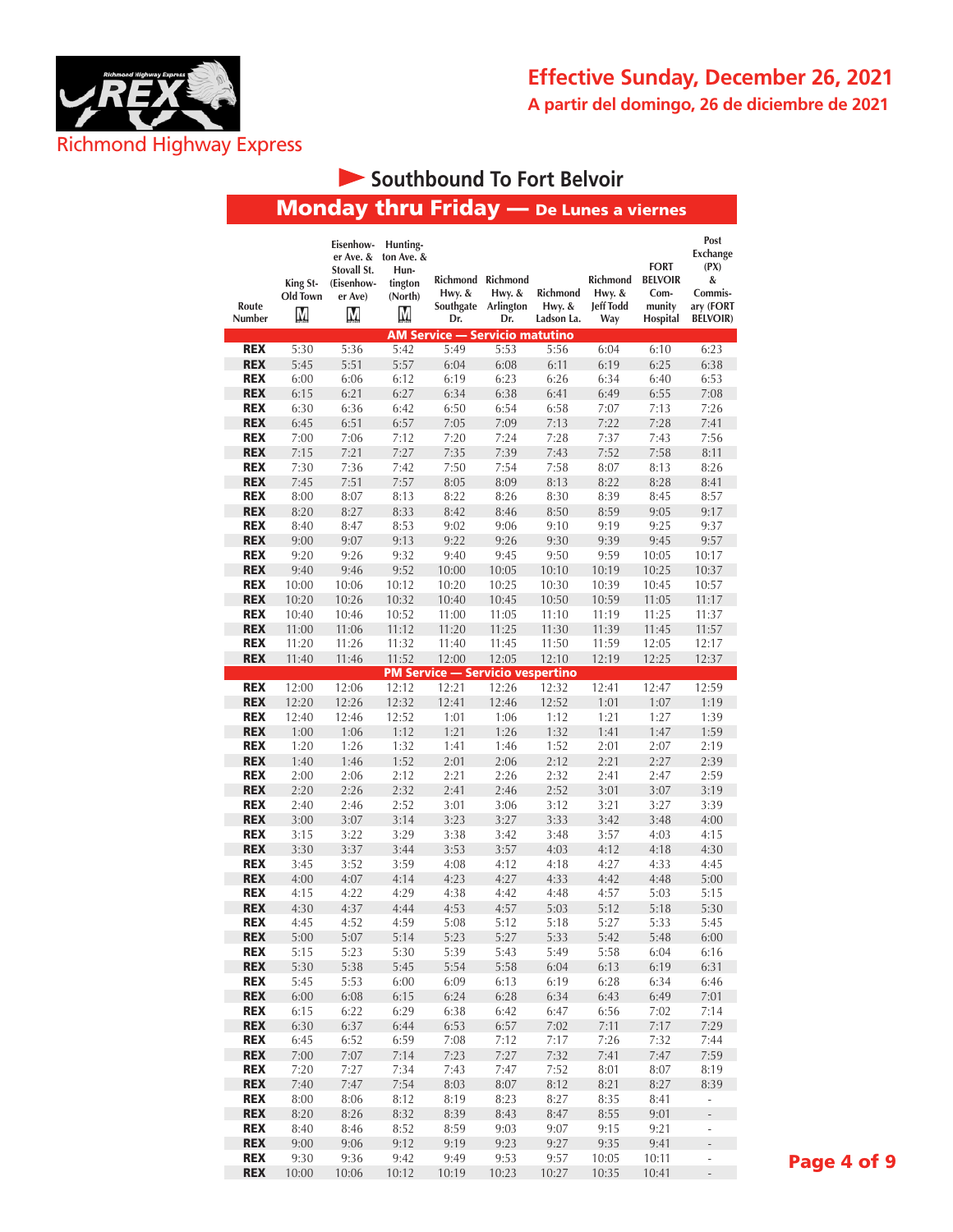

## **• Northbound To King St-Old Town station**

|                          | <b>Saturday</b> — Sábados                       |                                                         |                                            |                                                  |                                           |                                                    |                                                                                               |                                                   |
|--------------------------|-------------------------------------------------|---------------------------------------------------------|--------------------------------------------|--------------------------------------------------|-------------------------------------------|----------------------------------------------------|-----------------------------------------------------------------------------------------------|---------------------------------------------------|
| Route<br>Number          | Fort<br><b>Belvoir</b><br>Community<br>Hospital | Richmond<br>Hwy.<br>&<br>Mt. Vernon<br>Memorial<br>Hwy. | <b>Richmond</b><br>Hwy.<br>&<br>Ladson La. | <b>Richmond</b><br>Hwy.<br>&<br>Arlington<br>Dr. | Richmond<br>Hwy.<br>&<br>Southgate<br>Dr. | Ave. &<br><b>Metroview</b><br>Pkwy.<br>North)<br>Μ | Huntington Eisenhower<br>Ave. &<br>Swamp<br>Fox Rd.<br>(Huntington - (Eisenhower<br>Ave)<br>M | <b>KING ST-</b><br><b>OLD</b><br><b>TOWN</b><br>M |
|                          |                                                 |                                                         | <b>AM Service - Servicio matutino</b>      |                                                  |                                           |                                                    |                                                                                               |                                                   |
| <b>REX</b>               | 5:00                                            | 5:11                                                    | 5:20                                       | 5:23                                             | 5:27                                      | 5:34                                               | 5:37                                                                                          | 5:41                                              |
| <b>REX</b>               | 5:30                                            | 5:41                                                    | 5:50                                       | 5:53                                             | 5:57                                      | 6:04                                               | 6:07                                                                                          | 6:11                                              |
| <b>REX</b>               | 6:00                                            | 6:11                                                    | 6:20                                       | 6:23                                             | 6:27                                      | 6:34                                               | 6:37                                                                                          | 6:41                                              |
| <b>REX</b>               | 6:30                                            | 6:42                                                    | 6:52                                       | 6:56                                             | 7:00                                      | 7:09                                               | 7:12                                                                                          | 7:16                                              |
| <b>REX</b>               | 7:00                                            | 7:12                                                    | 7:22                                       | 7:26                                             | 7:30                                      | 7:39                                               | 7:42                                                                                          | 7:46                                              |
| <b>REX</b>               | 7:20                                            | 7:32                                                    | 7:42                                       | 7:46                                             | 7:50                                      | 7:59                                               | 8:02                                                                                          | 8:06                                              |
| <b>REX</b>               | 7:40                                            | 7:52                                                    | 8:02                                       | 8:06                                             | 8:10                                      | 8:19                                               | 8:22                                                                                          | 8:26                                              |
| <b>REX</b>               | 8:00                                            | 8:12                                                    | 8:22                                       | 8:26                                             | 8:30                                      | 8:39                                               | 8:42                                                                                          | 8:46                                              |
| <b>REX</b>               | 8:20                                            | 8:33                                                    | 8:44                                       | 8:49                                             | 8:54                                      | 9:04                                               | 9:08                                                                                          | 9:12                                              |
| <b>REX</b>               | 8:40                                            | 8:53                                                    | 9:04                                       | 9:09                                             | 9:14                                      | 9:24                                               | 9:28                                                                                          | 9:32                                              |
| <b>REX</b>               | 9:00                                            | 9:13                                                    | 9:24                                       | 9:29                                             | 9:34                                      | 9:44                                               | 9:48                                                                                          | 9:52                                              |
| <b>REX</b><br><b>REX</b> | 9:20<br>9:40                                    | 9:33<br>9:53                                            | 9:44                                       | 9:49                                             | 9:54<br>10:14                             | 10:04<br>10:24                                     | 10:08<br>10:28                                                                                | 10:12<br>10:32                                    |
| <b>REX</b>               | 10:00                                           | 10:13                                                   | 10:04<br>10:24                             | 10:09<br>10:29                                   | 10:34                                     | 10:44                                              | 10:48                                                                                         | 10:52                                             |
| <b>REX</b>               | 10:20                                           | 10:33                                                   | 10:44                                      | 10:49                                            | 10:54                                     | 11:04                                              | 11:08                                                                                         | 11:12                                             |
| <b>REX</b>               | 10:40                                           | 10:53                                                   | 11:04                                      | 11:09                                            | 11:14                                     | 11:24                                              | 11:28                                                                                         | 11:32                                             |
| <b>REX</b>               | 11:00                                           | 11:13                                                   | 11:24                                      | 11:29                                            | 11:34                                     | 11:44                                              | 11:48                                                                                         | 11:52                                             |
| <b>REX</b>               | 11:20                                           | 11:33                                                   | 11:44                                      | 11:49                                            | 11:54                                     | 12:04                                              | 12:08                                                                                         | 12:12                                             |
| <b>REX</b>               | 11:40                                           | 11:53                                                   | 12:04                                      | 12:09                                            | 12:14                                     | 12:24                                              | 12:28                                                                                         | 12:32                                             |
|                          |                                                 |                                                         | <b>PM Service - Servicio vespertino</b>    |                                                  |                                           |                                                    |                                                                                               |                                                   |
| <b>REX</b>               | $\overline{12:00}$                              | 12:13                                                   | 12:24                                      | 12:29                                            | 12:34                                     | 12:44                                              | 12:48                                                                                         | 12:52                                             |
| <b>REX</b>               | 12:20                                           | 12:33                                                   | 12:44                                      | 12:50                                            | 12:55                                     | 1:06                                               | 1:10                                                                                          | 1:14                                              |
| <b>REX</b>               | 12:40                                           | 12:53                                                   | 1:04                                       | 1:10                                             | 1:15                                      | 1:26                                               | 1:30                                                                                          | 1:34                                              |
| <b>REX</b>               | 1:00                                            | 1:13                                                    | 1:24                                       | 1:30                                             | 1:35                                      | 1:46                                               | 1:50                                                                                          | 1:54                                              |
| <b>REX</b>               | 1:20                                            | 1:33                                                    | 1:44                                       | 1:50                                             | 1:55                                      | 2:06                                               | 2:10                                                                                          | 2:14                                              |
| <b>REX</b>               | 1:40                                            | 1:53                                                    | 2:04                                       | 2:10                                             | 2:15                                      | 2:26                                               | 2:30                                                                                          | 2:34                                              |
| <b>REX</b>               | 2:00                                            | 2:13                                                    | 2:24                                       | 2:30                                             | 2:35                                      | 2:46                                               | 2:50                                                                                          | 2:54                                              |
| <b>REX</b>               | 2:20                                            | 2:33                                                    | 2:44                                       | 2:50                                             | 2:55                                      | 3:06                                               | 3:10                                                                                          | 3:14                                              |
| <b>REX</b>               | 2:40                                            | 2:53                                                    | 3:04                                       | 3:10                                             | 3:15                                      | 3:26                                               | 3:30                                                                                          | 3:34                                              |
| <b>REX</b>               | 3:00                                            | 3:13                                                    | 3:24                                       | 3:30                                             | 3:35                                      | 3:46                                               | 3:50                                                                                          | 3:54                                              |
| <b>REX</b><br><b>REX</b> | 3:20                                            | 3:33                                                    | 3:44                                       | 3:50                                             | 3:55                                      | 4:06                                               | 4:10                                                                                          | 4:14<br>4:34                                      |
| <b>REX</b>               | 3:40<br>4:00                                    | 3:53<br>4:13                                            | 4:04<br>4:24                               | 4:10<br>4:30                                     | 4:15<br>4:35                              | 4:26<br>4:46                                       | 4:30<br>4:50                                                                                  | 4:54                                              |
| <b>REX</b>               | 4:20                                            | 4:33                                                    | 4:44                                       | 4:50                                             | 4:55                                      | 5:06                                               | 5:10                                                                                          | 5:14                                              |
| <b>REX</b>               | 4:40                                            | 4:53                                                    | 5:04                                       | 5:10                                             | 5:15                                      | 5:26                                               | 5:30                                                                                          | 5:34                                              |
| <b>REX</b>               | 5:00                                            | 5:13                                                    | 5:24                                       | 5:30                                             | 5:35                                      | 5:46                                               | 5:50                                                                                          | 5:54                                              |
| <b>REX</b>               | 5:20                                            | 5:33                                                    | 5:44                                       | 5:50                                             | 5:55                                      | 6:06                                               | 6:10                                                                                          | 6:14                                              |
| <b>REX</b>               | 5:40                                            | 5:53                                                    | 6:04                                       | 6:10                                             | 6:15                                      | 6:26                                               | 6:30                                                                                          | 6:34                                              |
| <b>REX</b>               | 6:00                                            | 6:13                                                    | 6:23                                       | 6:27                                             | 6:31                                      | 6:41                                               | 6:45                                                                                          | 6:49                                              |
| <b>REX</b>               | 6:20                                            | 6:33                                                    | 6:43                                       | 6:47                                             | 6:51                                      | 7:01                                               | 7:05                                                                                          | 7:09                                              |
| <b>REX</b>               | 6:40                                            | 6:53                                                    | 7:03                                       | 7:07                                             | 7:11                                      | 7:21                                               | 7:25                                                                                          | 7:29                                              |
| <b>REX</b>               | 7:00                                            | 7:13                                                    | 7:23                                       | 7:27                                             | 7:31                                      | 7:41                                               | 7:45                                                                                          | 7:49                                              |
| <b>REX</b>               | 7:30                                            | 7:43                                                    | 7:53                                       | 7:57                                             | 8:01                                      | 8:11                                               | 8:15                                                                                          | 8:19                                              |
| <b>REX</b>               | 8:00                                            | 8:13                                                    | 8:23                                       | 8:27                                             | 8:31                                      | 8:41                                               | 8:45                                                                                          | 8:49                                              |
| <b>REX</b>               | 8:30                                            | 8:43                                                    | 8:51                                       | 8:55                                             | 8:59                                      | 9:09                                               | 9:12                                                                                          | 9:16                                              |
| <b>REX</b>               | 9:00                                            | 9:13                                                    | 9:21                                       | 9:25                                             | 9:29                                      | 9:39                                               | 9:42                                                                                          | 9:46                                              |
| <b>REX</b>               | 9:30                                            | 9:43                                                    | 9:51                                       | 9:55                                             | 9:59                                      | 10:09                                              | 10:12                                                                                         | 10:16                                             |
| <b>REX</b>               | 10:00                                           | 10:13                                                   | 10:21                                      | 10:25                                            | 10:29                                     | 10:39                                              | 10:42                                                                                         | 10:46                                             |
| <b>REX</b>               | 10:30                                           | 10:43                                                   | 10:51                                      | 10:55                                            | 10:59                                     | 11:09                                              | 11:12                                                                                         | 11:16                                             |
| <b>REX</b>               | 11:00                                           | 11:13                                                   | 11:21                                      | 11:25                                            | 11:29                                     | 11:39                                              | 11:42                                                                                         | 11:46                                             |

*On four Federal holidays, Columbus Day, Veterans' Day, Martin Luther King, Jr. Day, and Presidents' Day, the Saturday schedule will be in effect.*

*Metrobus proveerá servicio con horario de sábado durante los cuatro días festivos de Columbus Day, Veterans Day, Martin Luther King Jr. Day, y Presidents' Day.*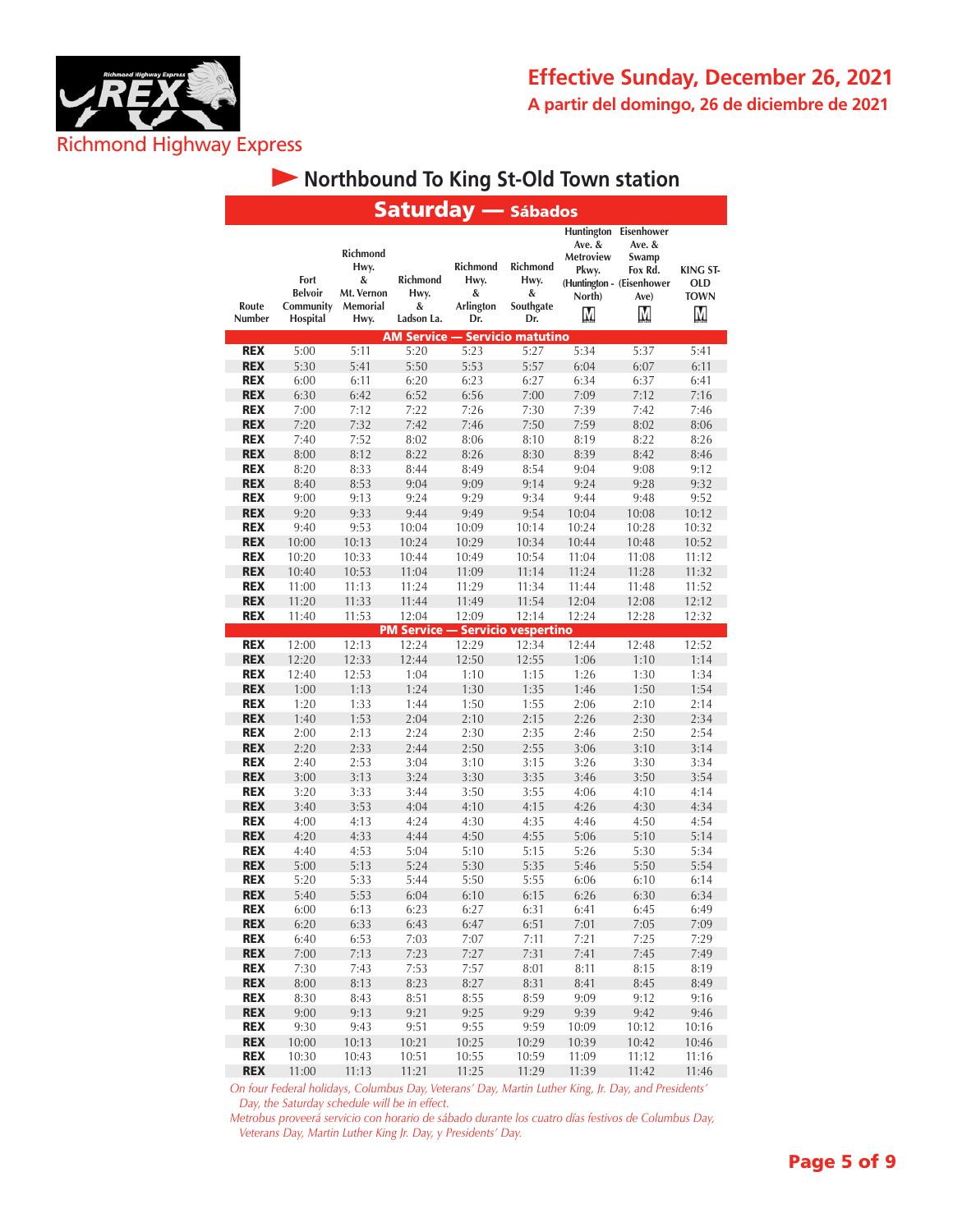

# **Southbound To Fort Belvoir**

Saturday — Sábados

| Route<br><b>Number</b>   | King St-<br>Old Town<br>M | Eisenhower<br>Ave. &<br>Stovall St.<br>(Eisenhower Huntington<br>Ave)<br>М | <b>Huntington</b><br>Ave. &<br>(North)<br>М | <b>Richmond</b><br>Hwy.<br>&<br>Southgate<br>Dr. | <b>Richmond</b><br>Hwy.<br>&<br>Arlington<br>Dr. | <b>Richmond</b><br>Hwy.<br>&<br>Ladson La. | Richmond<br>Hwy.<br>&<br><b>Jeff Todd</b><br>Way | <b>FORT</b><br><b>BELVOIR</b><br>Community<br>Hospital |
|--------------------------|---------------------------|----------------------------------------------------------------------------|---------------------------------------------|--------------------------------------------------|--------------------------------------------------|--------------------------------------------|--------------------------------------------------|--------------------------------------------------------|
|                          |                           |                                                                            | <b>AM Service — Servicio matutino</b>       |                                                  |                                                  |                                            |                                                  |                                                        |
| <b>REX</b>               | 5:30                      | 5:35                                                                       | 5:40                                        | 5:46                                             | 5:49                                             | 5:52                                       | 6:00                                             | 6:12                                                   |
| <b>REX</b>               | 6:00                      | 6:05                                                                       | 6:10                                        | 6:16                                             | 6:19                                             | 6:22                                       | 6:30                                             | 6:42                                                   |
| <b>REX</b>               | 6:30                      | 6:35                                                                       | 6:40                                        | 6:46                                             | 6:49                                             | 6:52                                       | 7:00                                             | 7:12                                                   |
| <b>REX</b>               | 7:00                      | 7:05                                                                       | 7:10                                        | 7:17                                             | 7:21                                             | 7:25                                       | 7:33                                             | 7:45                                                   |
| <b>REX</b>               | 7:20                      | 7:25                                                                       | 7:30                                        | 7:37                                             | 7:41                                             | 7:45                                       | 7:53                                             | 8:05                                                   |
| <b>REX</b>               | 7:40                      | 7:45                                                                       | 7:50                                        | 7:57                                             | 8:01                                             | 8:05                                       | 8:13                                             | 8:25                                                   |
| <b>REX</b>               | 8:00                      | 8:05                                                                       | 8:10                                        | 8:17                                             | 8:21                                             | 8:25                                       | 8:33                                             | 8:45                                                   |
| <b>REX</b>               | 8:20                      | 8:25                                                                       | 8:30                                        | 8:37                                             | 8:41                                             | 8:45                                       | 8:53                                             | 9:05                                                   |
| <b>REX</b>               | 8:40                      | 8:45                                                                       | 8:50                                        | 8:57                                             | 9:01                                             | 9:05                                       | 9:13                                             | 9:25                                                   |
| <b>REX</b>               | 9:00                      | 9:06                                                                       | 9:12                                        | 9:21                                             | 9:26                                             | 9:31                                       | 9:39                                             | 9:51                                                   |
| <b>REX</b>               | 9:20                      | 9:26                                                                       | 9:32                                        | 9:41                                             | 9:46                                             | 9:51                                       | 9:59                                             | 10:11                                                  |
| <b>REX</b>               | 9:40                      | 9:46                                                                       | 9:52                                        | 10:01                                            | 10:06                                            | 10:11                                      | 10:19                                            | 10:31                                                  |
| <b>REX</b>               | 10:00                     | 10:06                                                                      | 10:12                                       | 10:21                                            | 10:26                                            | 10:31                                      | 10:39                                            | 10:51                                                  |
| <b>REX</b>               | 10:20                     | 10:26                                                                      | 10:32                                       | 10:41                                            | 10:46                                            | 10:51                                      | 10:59                                            | 11:11                                                  |
| <b>REX</b>               | 10:40                     | 10:46                                                                      | 10:52                                       | 11:01                                            | 11:06                                            | 11:11                                      | 11:19                                            | 11:31                                                  |
| <b>REX</b>               | 11:00                     | 11:06                                                                      | 11:12                                       | 11:21                                            | 11:26                                            | 11:31                                      | 11:39                                            | 11:51                                                  |
| <b>REX</b>               | 11:20                     | 11:26                                                                      | 11:32                                       | 11:41                                            | 11:46                                            | 11:51                                      | 11:59                                            | 12:11                                                  |
| <b>REX</b>               | 11:40                     | 11:46                                                                      | 11:52                                       | 12:01                                            | 12:06                                            | 12:11                                      | 12:19                                            | 12:31                                                  |
|                          |                           |                                                                            | <b>PM Service - Servicio vespertino</b>     |                                                  |                                                  |                                            |                                                  |                                                        |
| <b>REX</b>               | 12:00                     | 12:06                                                                      | 12:13                                       | 12:24                                            | 12:29                                            | 12:35                                      | 12:44                                            | 12:56                                                  |
| <b>REX</b>               | 12:20                     | 12:26                                                                      | 12:33                                       | 12:44                                            | 12:49                                            | 12:55                                      | 1:04                                             | 1:16                                                   |
| <b>REX</b>               | 12:40                     | 12:46                                                                      | 12:53                                       | 1:04                                             | 1:09                                             | 1:15                                       | 1:24                                             | 1:36                                                   |
| <b>REX</b>               | 1:00                      | 1:06                                                                       | 1:13                                        | 1:24                                             | 1:29                                             | 1:35                                       | 1:44                                             | 1:56                                                   |
| <b>REX</b>               | 1:20                      | 1:26                                                                       | 1:33                                        | 1:44                                             | 1:49                                             | 1:55                                       | 2:04                                             | 2:16                                                   |
| <b>REX</b>               | 1:40                      | 1:46                                                                       | 1:53                                        | 2:04                                             | 2:09                                             | 2:15                                       | 2:24                                             | 2:36                                                   |
| <b>REX</b>               | 2:00                      | 2:06                                                                       | 2:13                                        | 2:24                                             | 2:29                                             | 2:35                                       | 2:44                                             | 2:56                                                   |
| <b>REX</b>               | 2:20                      | 2:26                                                                       | 2:33                                        | 2:44                                             | 2:49                                             | 2:55                                       | 3:04                                             | 3:16                                                   |
| <b>REX</b><br><b>REX</b> | 2:40                      | 2:46                                                                       | 2:53                                        | 3:04                                             | 3:09                                             | 3:15                                       | 3:24                                             | 3:36                                                   |
|                          | 3:00                      | 3:06                                                                       | 3:13                                        | 3:24                                             | 3:29                                             | 3:35                                       | 3:44                                             | 3:56                                                   |
| <b>REX</b>               | 3:20                      | 3:26                                                                       | 3:33                                        | 3:44                                             | 3:49                                             | 3:55                                       | 4:04                                             | 4:16                                                   |
| <b>REX</b><br><b>REX</b> | 3:40                      | 3:46                                                                       | 3:53                                        | 4:04                                             | 4:09                                             | 4:15                                       | 4:24<br>4:44                                     | 4:36                                                   |
| <b>REX</b>               | 4:00                      | 4:06                                                                       | 4:13                                        | 4:24                                             | 4:29                                             | 4:35<br>4:55                               |                                                  | 4:56                                                   |
| <b>REX</b>               | 4:20<br>4:40              | 4:26<br>4:46                                                               | 4:33<br>4:53                                | 4:44<br>5:04                                     | 4:49<br>5:09                                     | 5:15                                       | 5:04<br>5:24                                     | 5:16<br>5:36                                           |
| <b>REX</b>               |                           |                                                                            | 5:13                                        | 5:24                                             | 5:29                                             | 5:35                                       | 5:44                                             | 5:56                                                   |
| <b>REX</b>               | 5:00<br>5:20              | 5:06<br>5:26                                                               | 5:33                                        | 5:44                                             | 5:49                                             | 5:55                                       | 6:04                                             | 6:16                                                   |
| <b>REX</b>               | 5:40                      | 5:46                                                                       | 5:53                                        | 6:04                                             | 6:09                                             | 6:15                                       | 6:24                                             | 6:36                                                   |
| <b>REX</b>               | 6:00                      | 6:06                                                                       | 6:13                                        | 6:24                                             | 6:29                                             | 6:35                                       | 6:44                                             | 6:56                                                   |
| <b>REX</b>               | 6:20                      | 6:26                                                                       | 6:32                                        | 6:41                                             | 6:45                                             | 6:49                                       | 6:58                                             | 7:10                                                   |
| <b>REX</b>               | 6:40                      | 6:46                                                                       | 6:52                                        | 7:01                                             | 7:05                                             | 7:09                                       | 7:18                                             | 7:30                                                   |
| <b>REX</b>               | 7:00                      | 7:06                                                                       | 7:12                                        | 7:21                                             | 7:25                                             | 7:29                                       | 7:38                                             | 7:50                                                   |
| <b>REX</b>               | 7:30                      | 7:36                                                                       | 7:42                                        | 7:51                                             | 7:55                                             | 7:59                                       | 8:08                                             | 8:20                                                   |
| <b>REX</b>               | 8:00                      | 8:06                                                                       | 8:12                                        | 8:21                                             | 8:25                                             | 8:29                                       | 8:38                                             | 8:50                                                   |
| <b>REX</b>               | 8:30                      | 8:35                                                                       | 8:41                                        | 8:49                                             | 8:53                                             | 8:57                                       | 9:05                                             | 9:17                                                   |
| <b>REX</b>               | 9:00                      | 9:05                                                                       | 9:11                                        | 9:19                                             | 9:23                                             | 9:27                                       | 9:35                                             | 9:47                                                   |
| <b>REX</b>               | 9:30                      | 9:35                                                                       | 9:41                                        | 9:49                                             | 9:53                                             | 9:57                                       | 10:05                                            | 10:17                                                  |
| <b>REX</b>               | 10:00                     | 10:05                                                                      | 10:11                                       | 10:19                                            | 10:23                                            | 10:27                                      | 10:35                                            | 10:47                                                  |

*On four Federal holidays, Columbus Day, Veterans' Day, Martin Luther King, Jr. Day, and Presidents' Day, the Saturday schedule will be in effect.*

*Metrobus proveerá servicio con horario de sábado durante los cuatro días festivos de Columbus Day, Veterans Day, Martin Luther King Jr. Day, y Presidents' Day.*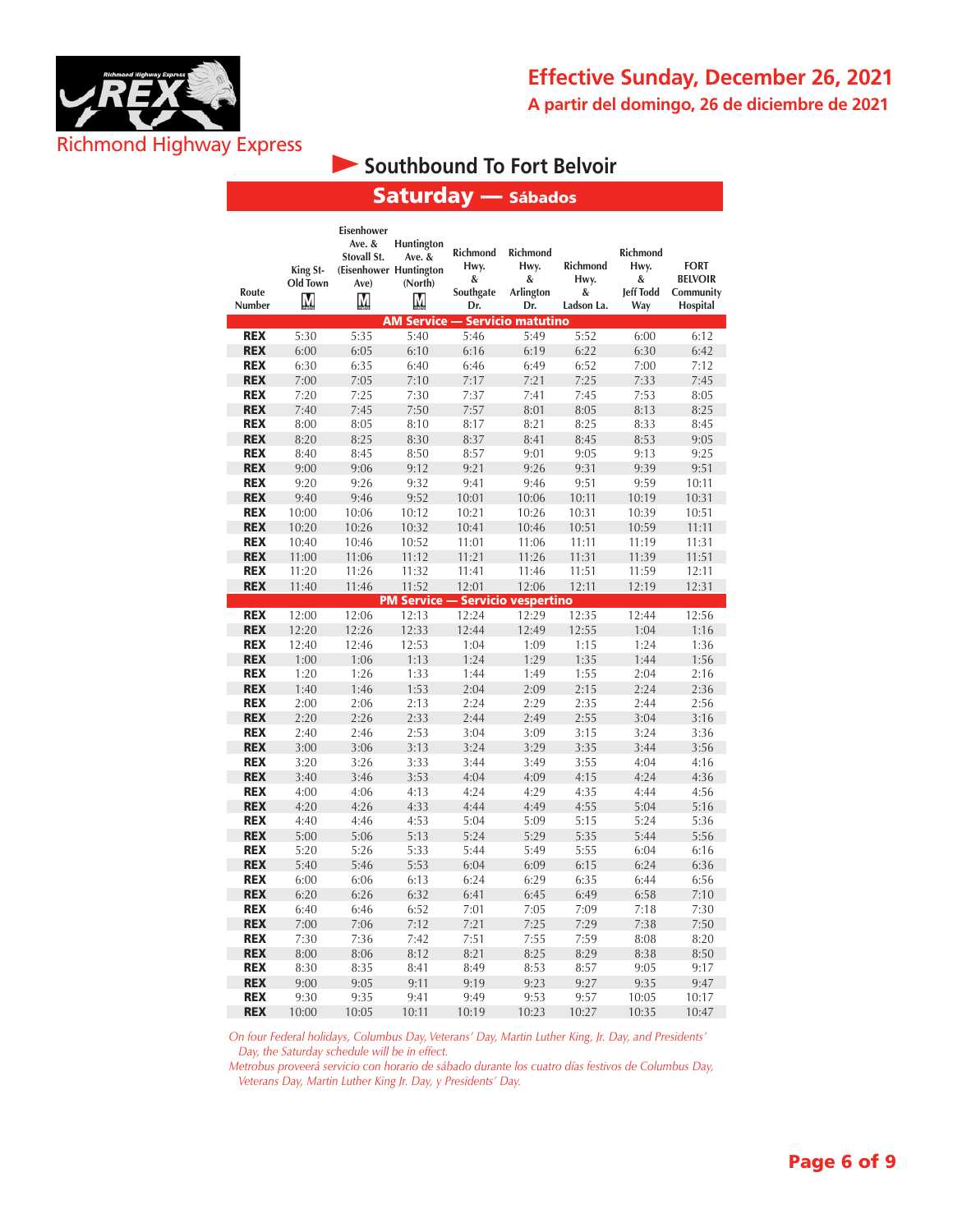

Τ

# **• Northbound To King St-Old Town station**

|                          |                                                 |                                                         |                                            | <b>Sunday</b> — Domingos                         |                                           |                |                                                                                        |                                                   |
|--------------------------|-------------------------------------------------|---------------------------------------------------------|--------------------------------------------|--------------------------------------------------|-------------------------------------------|----------------|----------------------------------------------------------------------------------------|---------------------------------------------------|
| Route<br>Number          | Fort<br><b>Belvoir</b><br>Community<br>Hospital | Richmond<br>Hwy.<br>&<br>Mt. Vernon<br>Memorial<br>Hwy. | <b>Richmond</b><br>Hwy.<br>&<br>Ladson La. | Richmond<br>Hwy.<br>&<br>Arlington<br>Dr.        | Richmond<br>Hwy.<br>&<br>Southgate<br>Dr. | (North)<br>M   | Eisenhower<br>Ave.<br>& Swamp<br>Fox Rd.<br><b>Huntington (Eisenhower</b><br>Ave)<br>M | <b>KING ST-</b><br><b>OLD</b><br><b>TOWN</b><br>M |
| <b>REX</b>               | 5:00                                            | 5:12                                                    | 5:21                                       | AM Service — Servicio matutino<br>5:24           | 5:28                                      | 5:36           | 5:39                                                                                   | 5:43                                              |
| <b>REX</b>               | 5:30                                            | 5:42                                                    | 5:51                                       | 5:54                                             | 5:58                                      | 6:06           | 6:09                                                                                   | 6:13                                              |
| <b>REX</b>               | 6:00                                            | 6:12                                                    | 6:21                                       | 6:24                                             | 6:28                                      | 6:36           | 6:39                                                                                   | 6:43                                              |
| <b>REX</b>               | 6:30                                            | 6:42                                                    | 6:51                                       | 6:54                                             | 6:58                                      | 7:06           | 7:09                                                                                   | 7:13                                              |
| <b>REX</b>               | 7:00                                            | 7:12                                                    | 7:21                                       | 7:24                                             | 7:28                                      | 7:36           | 7:39                                                                                   | 7:43                                              |
| <b>REX</b>               | 7:20                                            | 7:32                                                    | 7:41                                       | 7:44                                             | 7:48                                      | 7:56           | 7:59                                                                                   | 8:03                                              |
| <b>REX</b>               | 7:40                                            | 7:52                                                    | 8:02                                       | 8:07                                             | 8:12                                      | 8:21           | 8:25                                                                                   | 8:30                                              |
| <b>REX</b>               | 8:00                                            | 8:12                                                    | 8:22                                       | 8:27                                             | 8:32                                      | 8:41           | 8:45                                                                                   | 8:50                                              |
| <b>REX</b>               | 8:20                                            | 8:32                                                    | 8:42                                       | 8:47                                             | 8:52                                      | 9:01           | 9:05                                                                                   | 9:10                                              |
| <b>REX</b>               | 8:40                                            | 8:52                                                    | 9:02                                       | 9:07                                             | 9:12<br>9:32                              | 9:21           | 9:25                                                                                   | 9:30                                              |
| <b>REX</b><br><b>REX</b> | 9:00<br>9:20                                    | 9:12<br>9:32                                            | 9:22<br>9:42                               | 9:27<br>9:47                                     | 9:52                                      | 9:41<br>10:01  | 9:45<br>10:05                                                                          | 9:50<br>10:10                                     |
| <b>REX</b>               | 9:40                                            | 9:52                                                    | 10:02                                      | 10:07                                            | 10:12                                     | 10:21          | 10:25                                                                                  | 10:30                                             |
| <b>REX</b>               | 10:00                                           | 10:12                                                   | 10:22                                      | 10:27                                            | 10:32                                     | 10:41          | 10:45                                                                                  | 10:50                                             |
| <b>REX</b>               | 10:20                                           | 10:32                                                   | 10:42                                      | 10:47                                            | 10:52                                     | 11:01          | 11:05                                                                                  | 11:10                                             |
| <b>REX</b>               | 10:40                                           | 10:52                                                   | 11:02                                      | 11:07                                            | 11:12                                     | 11:21          | 11:25                                                                                  | 11:30                                             |
| <b>REX</b>               | 11:00                                           | 11:12                                                   | 11:22                                      | 11:27                                            | 11:32                                     | 11:41          | 11:45                                                                                  | 11:50                                             |
| <b>REX</b>               | 11:20                                           | 11:32                                                   | 11:42                                      | 11:47                                            | 11:52                                     | 12:01          | 12:05                                                                                  | 12:10                                             |
| <b>REX</b>               | 11:40                                           | 11:52                                                   | 12:02                                      | 12:07                                            | 12:12                                     | 12:21          | 12:25                                                                                  | 12:30                                             |
| <b>REX</b>               | 12:00                                           | 12:13                                                   | 12:23                                      | <b>PM Service - Servicio vespertino</b><br>12:29 | 12:34                                     | 12:44          | 12:48                                                                                  | 12:52                                             |
| <b>REX</b>               | 12:20                                           | 12:33                                                   | 12:43                                      | 12:49                                            | 12:54                                     | 1:04           | 1:08                                                                                   | 1:12                                              |
| <b>REX</b>               | 12:40                                           | 12:53                                                   | 1:03                                       | 1:09                                             | 1:14                                      | 1:24           | 1:28                                                                                   | 1:32                                              |
| <b>REX</b>               | 1:00                                            | 1:13                                                    | 1:23                                       | 1:29                                             | 1:34                                      | 1:44           | 1:48                                                                                   | 1:52                                              |
| <b>REX</b>               | 1:20                                            | 1:33                                                    | 1:43                                       | 1:49                                             | 1:54                                      | 2:04           | 2:08                                                                                   | 2:12                                              |
| <b>REX</b>               | 1:40                                            | 1:53                                                    | 2:03                                       | 2:09                                             | 2:14                                      | 2:24           | 2:28                                                                                   | 2:32                                              |
| <b>REX</b>               | 2:00                                            | 2:13                                                    | 2:23                                       | 2:29                                             | 2:34                                      | 2:44           | 2:48                                                                                   | 2:52                                              |
| <b>REX</b>               | 2:20                                            | 2:33                                                    | 2:43                                       | 2:49                                             | 2:54                                      | 3:04           | 3:08                                                                                   | 3:12                                              |
| <b>REX</b>               | 2:40                                            | 2:53                                                    | 3:03                                       | 3:09                                             | 3:14                                      | 3:24           | 3:28                                                                                   | 3:32                                              |
| <b>REX</b><br><b>REX</b> | 3:00<br>3:20                                    | 3:13<br>3:33                                            | 3:23<br>3:43                               | 3:29<br>3:49                                     | 3:34<br>3:54                              | 3:44<br>4:04   | 3:48<br>4:08                                                                           | 3:52<br>4:12                                      |
| <b>REX</b>               | 3:40                                            | 3:53                                                    | 4:03                                       | 4:09                                             | 4:14                                      | 4:24           | 4:28                                                                                   | 4:32                                              |
| <b>REX</b>               | 4:00                                            | 4:13                                                    | 4:23                                       | 4:28                                             | 4:32                                      | 4:42           | 4:46                                                                                   | 4:50                                              |
| <b>REX</b>               | 4:20                                            | 4:33                                                    | 4:43                                       | 4:48                                             | 4:52                                      | 5:02           | 5:06                                                                                   | 5:10                                              |
| <b>REX</b>               | 4:40                                            | 4:53                                                    | 5:03                                       | 5:08                                             | 5:12                                      | 5:22           | 5:26                                                                                   | 5:30                                              |
| <b>REX</b>               | 5:00                                            | 5:13                                                    | 5:23                                       | 5:28                                             | 5:32                                      | 5:42           | 5:46                                                                                   | 5:50                                              |
| <b>REX</b>               | 5:20                                            | 5:33                                                    | 5:43                                       | 5:48                                             | 5:52                                      | 6:02           | 6:06                                                                                   | 6:10                                              |
| <b>REX</b>               | 5:40                                            | 5:53                                                    | 6:03                                       | 6:08                                             | 6:12                                      | 6:22           | 6:26                                                                                   | 6:30                                              |
| <b>REX</b><br><b>REX</b> | 6:00<br>6:20                                    | 6:13<br>6:33                                            | 6:23<br>6:43                               | 6:28                                             | 6:32<br>6:52                              | 6:42           | 6:46                                                                                   | 6:50                                              |
| <b>REX</b>               | 6:40                                            | 6:53                                                    | 7:03                                       | 6:48<br>7:08                                     | 7:12                                      | 7:02<br>7:22   | 7:06<br>7:26                                                                           | 7:10<br>7:30                                      |
| <b>REX</b>               | 7:00                                            | 7:13                                                    | 7:21                                       | 7:25                                             | 7:29                                      | 7:39           | 7:43                                                                                   | 7:47                                              |
| <b>REX</b>               | 7:30                                            | 7:43                                                    | 7:51                                       | 7:55                                             | 7:59                                      | 8:09           | 8:13                                                                                   | 8:17                                              |
| <b>REX</b>               | 8:00                                            | 8:13                                                    | 8:21                                       | 8:25                                             | 8:29                                      | 8:39           | 8:43                                                                                   | 8:47                                              |
| <b>REX</b>               | 8:30                                            | 8:43                                                    | 8:51                                       | 8:55                                             | 8:59                                      | 9:09           | 9:13                                                                                   | 9:17                                              |
| <b>REX</b>               | 9:00                                            | 9:13                                                    | 9:21                                       | 9:25                                             | 9:29                                      | 9:39           | 9:43                                                                                   | 9:47                                              |
| <b>REX</b>               | 9:30                                            | 9:43                                                    | 9:51                                       | 9:55                                             | 9:59                                      | 10:09          | 10:13                                                                                  | 10:17                                             |
| <b>REX</b>               | 10:00                                           | 10:13                                                   | 10:21                                      | 10:25                                            | 10:29                                     | 10:39          | 10:43                                                                                  | 10:47                                             |
| <b>REX</b><br><b>REX</b> | 10:30<br>11:00                                  | 10:43<br>11:13                                          | 10:51<br>11:21                             | 10:55<br>11:25                                   | 10:59<br>11:29                            | 11:09<br>11:39 | 11:13<br>11:43                                                                         | 11:17<br>11:47                                    |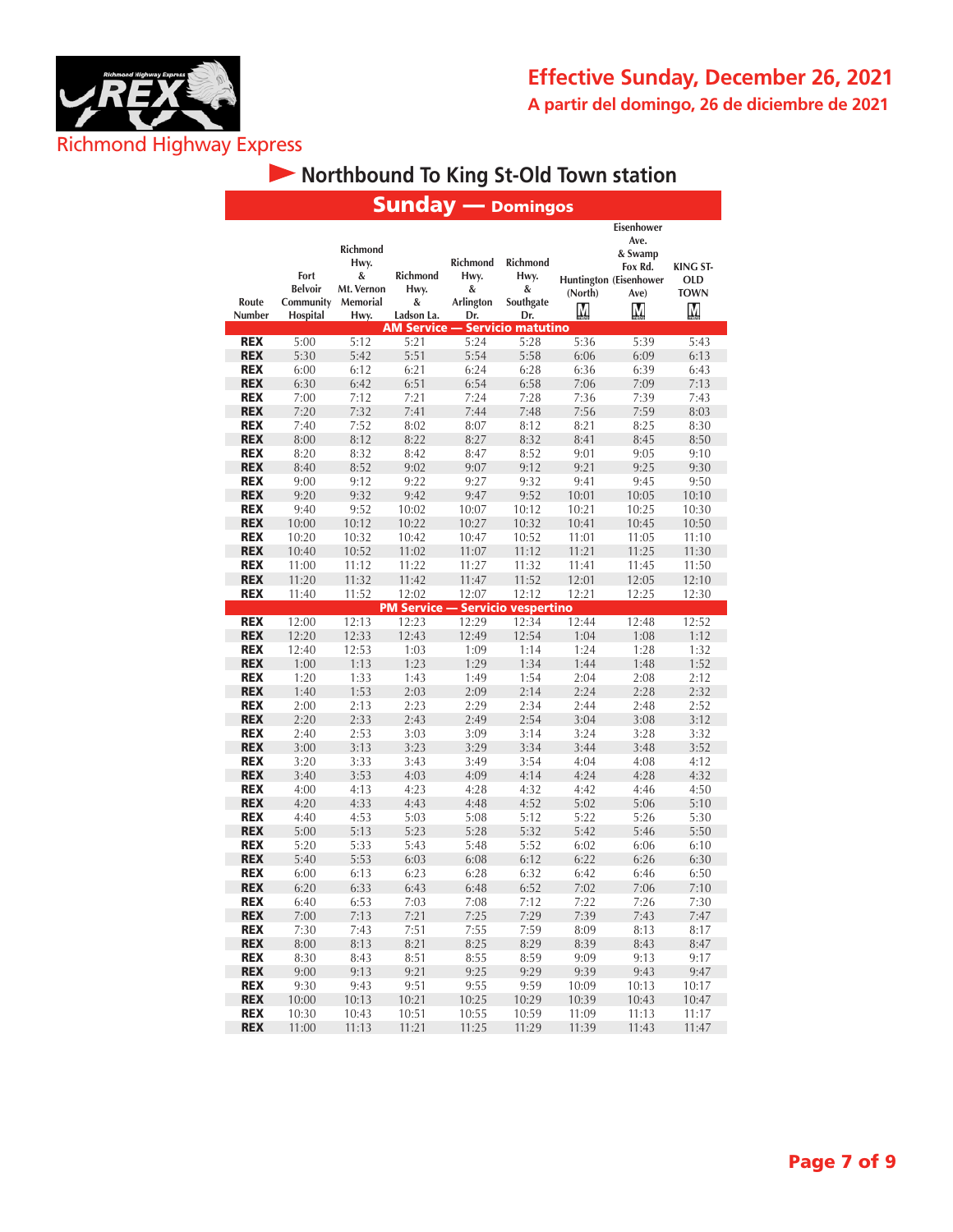

## **Effective Sunday, December 26, 2021 A partir del domingo, 26 de diciembre de 2021**

# **Southbound To Fort Belvoir**

## Sunday — Domingos

|                          |                           | Eisenhower                                                   |                                         |                                           |                                           |                                     |                                                  |                                                        |
|--------------------------|---------------------------|--------------------------------------------------------------|-----------------------------------------|-------------------------------------------|-------------------------------------------|-------------------------------------|--------------------------------------------------|--------------------------------------------------------|
| Route<br>Number          | King St-<br>Old Town<br>М | Ave.<br>& Stovall St.<br>(Eisenhower Huntington<br>Ave)<br>Μ | (North)<br>Μ                            | Richmond<br>Hwy.<br>&<br>Southgate<br>Dr. | Richmond<br>Hwy.<br>&<br>Arlington<br>Dr. | Richmond<br>Hwy.<br>& Ladson<br>La. | Richmond<br>Hwy.<br>&<br><b>Jeff Todd</b><br>Way | <b>FORT</b><br><b>BELVOIR</b><br>Community<br>Hospital |
|                          |                           |                                                              | <b>AM Service — Servicio matutino</b>   |                                           |                                           |                                     |                                                  |                                                        |
| <b>REX</b>               | 5:30                      | 5:35                                                         | 5:40                                    | 5:46                                      | 5:49                                      | 5:52                                | 6:00                                             | 6:12                                                   |
| <b>REX</b>               | 6:00                      | 6:05                                                         | 6:10                                    | 6:16                                      | 6:19                                      | 6:22                                | 6:30                                             | 6:42                                                   |
| <b>REX</b>               | 6:30                      | 6:35                                                         | 6:40                                    | 6:46                                      | 6:49                                      | 6:52                                | 7:00                                             | 7:12                                                   |
| <b>REX</b>               | 7:00                      | 7:05                                                         | 7:10                                    | 7:16                                      | 7:19                                      | 7:22                                | 7:30                                             | 7:42                                                   |
| <b>REX</b>               | 7:20                      | 7:26                                                         | 7:31                                    | 7:38                                      | 7:42                                      | 7:46                                | 7:55                                             | 8:00                                                   |
| <b>REX</b>               | 7:40                      | 7:46                                                         | 7:51                                    | 7:58                                      | 8:02                                      | 8:06                                | 8:15                                             | 8:20                                                   |
| <b>REX</b>               | 8:00                      | 8:06                                                         | 8:11                                    | 8:18                                      | 8:22                                      | 8:26                                | 8:35                                             | 8:40                                                   |
| <b>REX</b>               | 8:20                      | 8:26                                                         | 8:31                                    | 8:38                                      | 8:42                                      | 8:46                                | 8:55                                             | 9:00                                                   |
| <b>REX</b>               | 8:40                      | 8:46                                                         | 8:51                                    | 8:58                                      | 9:02                                      | 9:06                                | 9:15                                             | 9:20                                                   |
| <b>REX</b>               | 9:00                      | 9:06                                                         | 9:11                                    | 9:18                                      | 9:22                                      | 9:26                                | 9:35                                             | 9:40                                                   |
| <b>REX</b>               | 9:20                      | 9:26                                                         | 9:31                                    | 9:38                                      | 9:42                                      | 9:46                                | 9:55                                             | 10:00                                                  |
| <b>REX</b>               | 9:40                      | 9:46                                                         | 9:51                                    | 9:58                                      | 10:02                                     | 10:06                               | 10:15                                            | 10:20                                                  |
| <b>REX</b>               | 10:00                     | 10:06                                                        | 10:11                                   | 10:18                                     | 10:22                                     | 10:26                               | 10:35                                            | 10:40                                                  |
| <b>REX</b>               | 10:20                     | 10:25                                                        | 10:31                                   | 10:40                                     | 10:45                                     | 10:51                               | 11:00                                            | 11:05                                                  |
| <b>REX</b>               | 10:40                     | 10:45                                                        | 10:51                                   | 11:00                                     | 11:05                                     | 11:11                               | 11:20                                            | 11:25                                                  |
| <b>REX</b>               | 11:00                     | 11:05                                                        | 11:11                                   | 11:20                                     | 11:25                                     | 11:31                               | 11:40                                            | 11:45                                                  |
| <b>REX</b>               | 11:20                     | 11:25                                                        | 11:31                                   | 11:40                                     | 11:45                                     | 11:51                               | 12:00                                            | 12:05                                                  |
| <b>REX</b>               | 11:40                     | 11:45                                                        | 11:51                                   | 12:00                                     | 12:05                                     | 12:11                               | 12:20                                            | 12:25                                                  |
|                          |                           |                                                              | <b>PM Service - Servicio vespertino</b> |                                           |                                           |                                     |                                                  |                                                        |
| <b>REX</b>               | 12:00                     | 12:05                                                        | 12:11                                   | 12:20                                     | 12:25                                     | 12:31                               | 12:40                                            | 12:45                                                  |
| <b>REX</b>               | 12:20                     | 12:25                                                        | 12:31                                   | 12:40                                     | 12:45                                     | 12:51                               | 1:00                                             | 1:05                                                   |
| <b>REX</b>               | 12:40                     | 12:45                                                        | 12:51                                   | 1:00                                      | 1:05                                      | 1:11                                | 1:20                                             | 1:25                                                   |
| <b>REX</b>               | 1:00                      | 1:05                                                         | 1:11                                    | 1:20                                      | 1:25                                      | 1:31                                | 1:40                                             | 1:45                                                   |
| <b>REX</b>               | 1:20                      | 1:25                                                         | 1:31                                    | 1:40                                      | 1:45                                      | 1:51                                | 2:00                                             | 2:05                                                   |
| <b>REX</b>               | 1:40                      | 1:45                                                         | 1:51                                    | 2:00                                      | 2:05                                      | 2:11                                | 2:20                                             | 2:25                                                   |
| <b>REX</b>               | 2:00                      | 2:05                                                         | 2:11                                    | 2:20                                      | 2:25                                      | 2:31                                | 2:40                                             | 2:45                                                   |
| <b>REX</b>               | 2:20                      | 2:25                                                         | 2:31                                    | 2:40                                      | 2:45                                      | 2:51                                | 3:00                                             | 3:05                                                   |
| <b>REX</b>               | 2:40                      | 2:45                                                         | 2:51                                    | 3:00                                      | 3:05                                      | 3:11                                | 3:20                                             | 3:25                                                   |
| <b>REX</b>               | 3:00                      | 3:05                                                         | 3:11                                    | 3:20                                      | 3:25                                      | 3:31                                | 3:40                                             | 3:45                                                   |
| <b>REX</b>               | 3:20                      | 3:25                                                         | 3:31                                    | 3:40                                      | 3:45                                      | 3:51                                | 4:00                                             | 4:05                                                   |
| <b>REX</b>               | 3:40                      | 3:45                                                         | 3:51                                    | 4:00                                      | 4:05                                      | 4:11                                | 4:20                                             | 4:25                                                   |
| <b>REX</b>               | 4:00                      | 4:05                                                         | 4:11                                    | 4:20                                      | 4:25                                      | 4:31                                | 4:40                                             | 4:45                                                   |
| <b>REX</b>               | 4:20                      | 4:25                                                         | 4:31                                    | 4:40                                      | 4:45                                      | 4:51                                | 5:00                                             | 5:05                                                   |
| <b>REX</b>               | 4:40                      | 4:45                                                         | 4:51                                    | 5:00                                      | 5:05                                      | 5:11                                | 5:20                                             | 5:25                                                   |
| <b>REX</b>               | 5:00                      | 5:05                                                         | 5:11                                    | 5:20                                      | 5:25                                      | 5:31                                | 5:40                                             | 5:45                                                   |
| <b>REX</b>               | 5:20                      | 5:25                                                         | 5:31                                    | 5:39                                      | 5:43                                      | 5:47                                | 5:55                                             | 6:07                                                   |
| <b>REX</b>               | 5:40                      | 5:45                                                         | 5:51                                    | 5:59                                      | 6:03                                      | 6:07                                | 6:15                                             | 6:27                                                   |
| <b>REX</b><br><b>REX</b> | 6:00                      | 6:05                                                         | 6:11                                    | 6:19                                      | 6:23                                      | 6:27                                | 6:35                                             | 6:47                                                   |
|                          | 6:20                      | 6:25                                                         | 6:31                                    | 6:39                                      | 6:43                                      | 6:47                                | 6:55                                             | 7:07                                                   |
| <b>REX</b><br><b>REX</b> | 6:40                      | 6:45                                                         | 6:51                                    | 6:59<br>7:19                              | 7:03                                      | 7:07<br>7:27                        | 7:15                                             | 7:27                                                   |
| <b>REX</b>               | 7:00<br>7:30              | 7:05<br>7:35                                                 | 7:11<br>7:41                            | 7:49                                      | 7:23<br>7:53                              | 7:57                                | 7:35<br>8:05                                     | 7:47<br>8:17                                           |
| <b>REX</b>               | 8:00                      | 8:05                                                         | 8:11                                    | 8:19                                      | 8:23                                      | 8:27                                | 8:35                                             |                                                        |
| <b>REX</b>               | 8:30                      | 8:35                                                         | 8:41                                    | 8:49                                      | 8:53                                      | 8:57                                | 9:05                                             | 8:47<br>9:17                                           |
| <b>REX</b>               | 9:00                      | 9:05                                                         | 9:11                                    | 9:19                                      | 9:23                                      | 9:27                                | 9:35                                             | 9:47                                                   |
| <b>REX</b>               | 9:30                      | 9:35                                                         | 9:41                                    | 9:49                                      | 9:53                                      | 9:57                                | 10:05                                            | 10:17                                                  |
| <b>REX</b>               | 10:00                     | 10:05                                                        | 10:11                                   | 10:19                                     | 10:23                                     | 10:27                               | 10:35                                            | 10:47                                                  |
|                          |                           |                                                              |                                         |                                           |                                           |                                     |                                                  |                                                        |